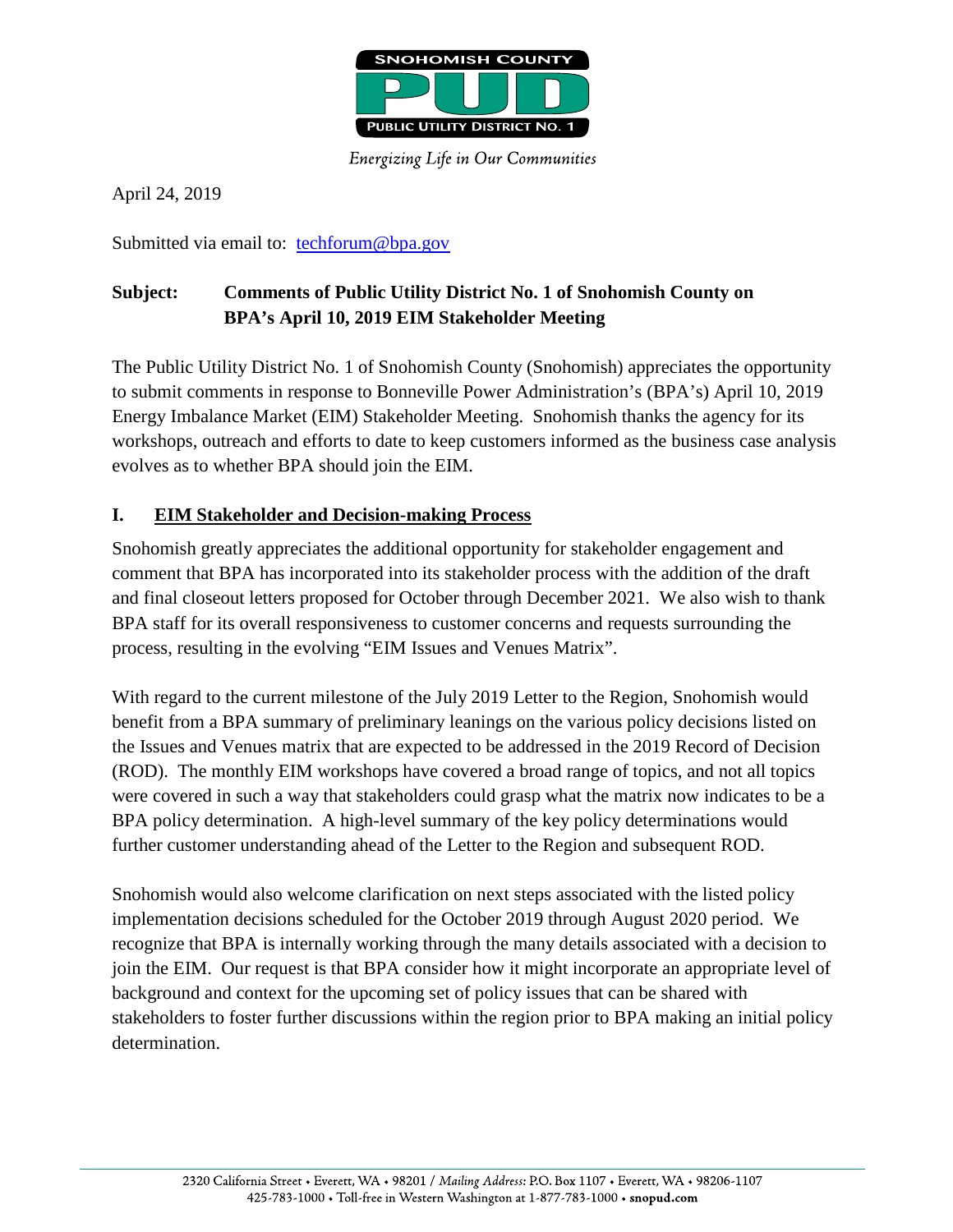Finally, Snohomish raised at the April 10 workshop its interest in understanding the expected forecasting methodology and scheduling metric for the BPA Balancing Authority for variable energy resources (VERs) that today utilize BPA's Super Forecast. We recommend that forecasting of VERs be added to the Issues and Venues matrix.

## **II. Treatment of Carbon**

Snohomish supports BPA's current practice of using its ACS emission factor determined by the California Air Resources Board for the purposes of reporting emissions content associated with EIM Transfers or market sales imported into California and agrees with BPA that this is the appropriate emissions factor representing a "system" rather than a generation resource specific sale. Any effort to parse the federal system to enable unit specific (and carbon-free) resources to be sold to California would have us very concerned about unintended effects on our fuel mix in Washington (more below). Snohomish appreciates BPA's transparency and the challenges associated with having to engage third-parties to make EIM Transfers. We agree with BPA's intention to utilize the bid flag to opt out of making EIM Transfers directly to the California Independent System Operator (CAISO) unless or until the Agency receives a Congressional waiver allowing it to participate in California's cap-and-trade program.

Snohomish recognizes this current state for BPA may represent a loss of one value stream of EIM participation – but that several others remain – including increased sales of energy via EIM Transfers from BPA to non-CAISO EIM Entities, increased purchases of low-priced energy via EIM Transfers from external BAAs into BPA, potential efficiency benefits of CAISO's real-time optimization, and any improvements realized through EIM-related Grid Modernization efforts. Snohomish requests BPA include in its cost-benefit analysis two separate scenarios: (1) joining the EIM with no Congressional waiver; and (2) joining the EIM with a Congressional waiver. We suggest that BPA should compare each to the base case so that stakeholders can understand the effect of BPA joining the EIM without the ability to make direct EIM Transfers to CAISO.

Finally, as noted above, Snohomish observes from the carbon discussions at the April 10 workshop that there are other carbon-related topics in need of discussion. Snohomish requests BPA consider the treatment and impacts of any EIM Transfers to BPA on BPA's system fuel mix, particularly in light of clean energy legislation efforts in both Washington and Oregon. For this reason, Snohomish requests these topics be added to the Issues and Venues matrix so BPA and customers can better understand how carbon from EIM Transfers would be treated with multiple carbon/clean energy frameworks.

## **III. BPA Contractual Commitments**

From discussions to date and as shown on the Issues and Venues matrix, Snohomish understands BPA intends to share its final determination on whether participation in the EIM is consistent with BPA's statutory and its contractual obligations in the July 2019 Letter to the Region and